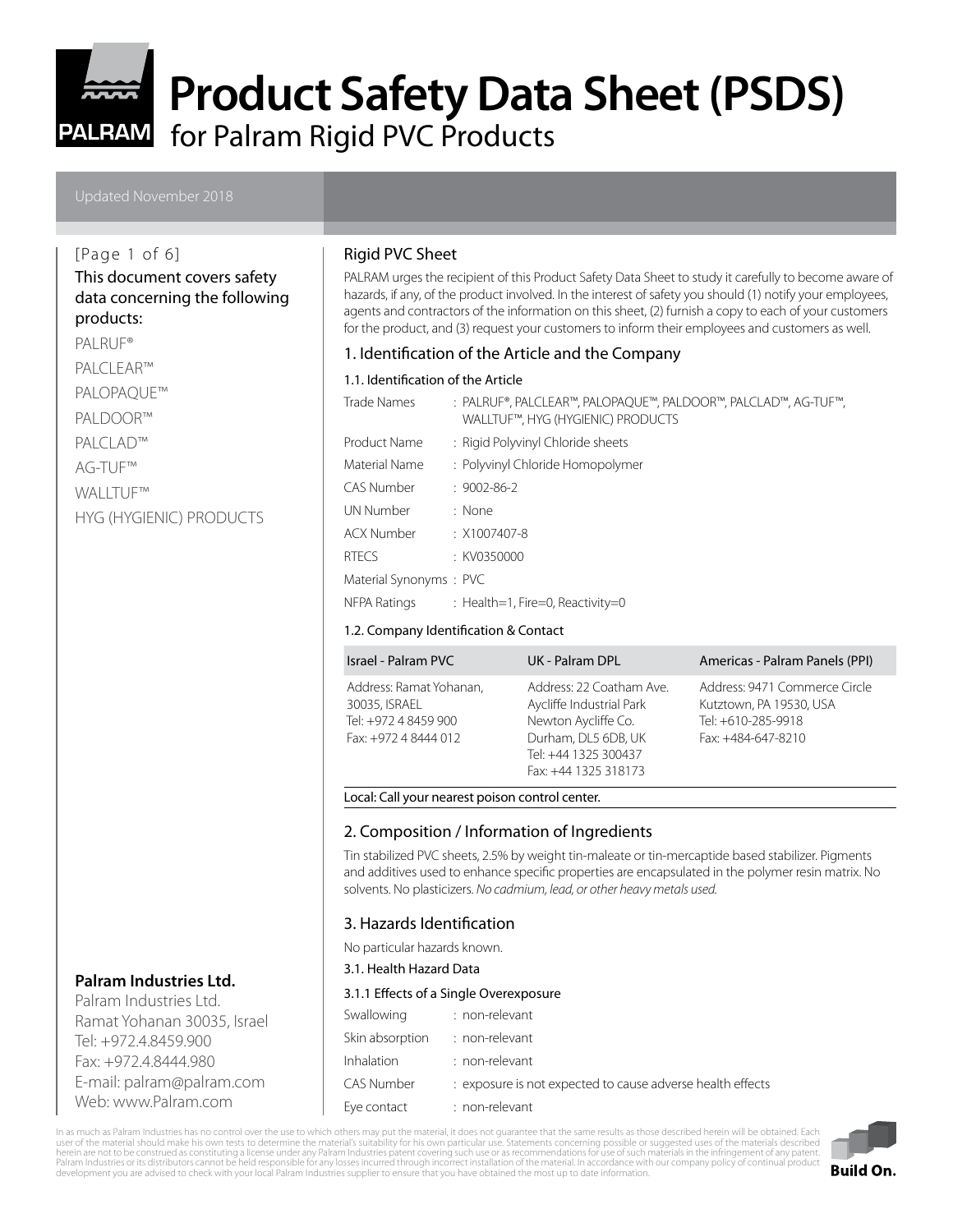for Palram Rigid PVC Products

## This document covers safety data concerning the following products: PALRUF®

PALCLEAR™ PALOPAQUE™ PALDOOR™ PALCLAD™ AG-TUF™ WALLTUF™ HYG (HYGIENIC) PRODUCTS

## **Palram Industries Ltd.**

Palram Industries Ltd. Ramat Yohanan 30035, Israel Tel: +972.4.8459.900 Fax: +972.4.8444.980 E-mail: palram@palram.com Web: www.Palram.com

#### [Page 2 of 6]  $\vert$  3.1.2 Effects of a Repeated Overexposure - None currently known

#### 3.1.3 Medical Conditions Aggravated by Overexposure - None currently known

#### 3.1.4 Other Effects of Overexposure - None currently known

#### 4. First Aid Measures

In general handling the material will not cause accidents.

#### 4.1. Inhalation

Route of entry – inhalation : No If exposed to combustion fumes in high concentration - bring victim to fresh air. Medical attention needed.

#### 4.2. Ingestion

Route of entry – ingestion : No

#### 4.3. Skin Contact

Burns resulting from accidental contact with molten material must be flushed immediately with cold water. Do not remove the polymer from the skin. Medical attention needed.

#### 4.4. Skin Absorption

Route of entry – skin : No

4.5. Eye Contact Like any foreign body, can cause mechanical irritation. Consult physician.

#### 4.6. Notes for Physician

There are no specific notes.

#### 5. Fire Fighting Measures

#### 5.1. Extinguishing Media

Water spray or  $CO<sub>2</sub>$ .  $CO<sub>2</sub>$  is less recommended due to lack of cooling capacity.

#### 5.2. Extinguishing Media To Avoid

No information currently available.

#### 5.3. Special Fire Fighting Procedures

Personnel without suitable respiratory apparatus should leave the affected area to prevent exposure to toxic or combustible gases.

#### 5.4. Special Protective Equipment for Firefighters

Positive-pressure self-contained breathing apparatus, protective closing, gas mask approved for acid vapors.

#### 5.5. Unusual Fire and Explosion Hazards

PVC is a self extinguishing fire retardant material, that being exposed to open fire and high temperatures decomposes emitting large quantities of HCl, which tends to extinguish the flames. It does not continue to burn after ignition without an external fire source. HCl has a strong acidic odor that causes sensory alert at very low concentrations. HCl odor threshold = 0.77 ppm. Exposure to high concentrations of HCl will cause irritation of the respiratory passages, at very high concentrations may cause burns to mucous membranes. OSHA legal airborne PEL is 5 ppm, not to be exceeded at any time. ACGIH recommended airborne exposure limit is 5 ppm, which should not be exceeded at any time. Soot emitted when PVC is forced to burn may obscure visibility.

### 6. Accidental Release Measures

No special precautions and no personal protective equipment needed. Collect mechanically for disposal.

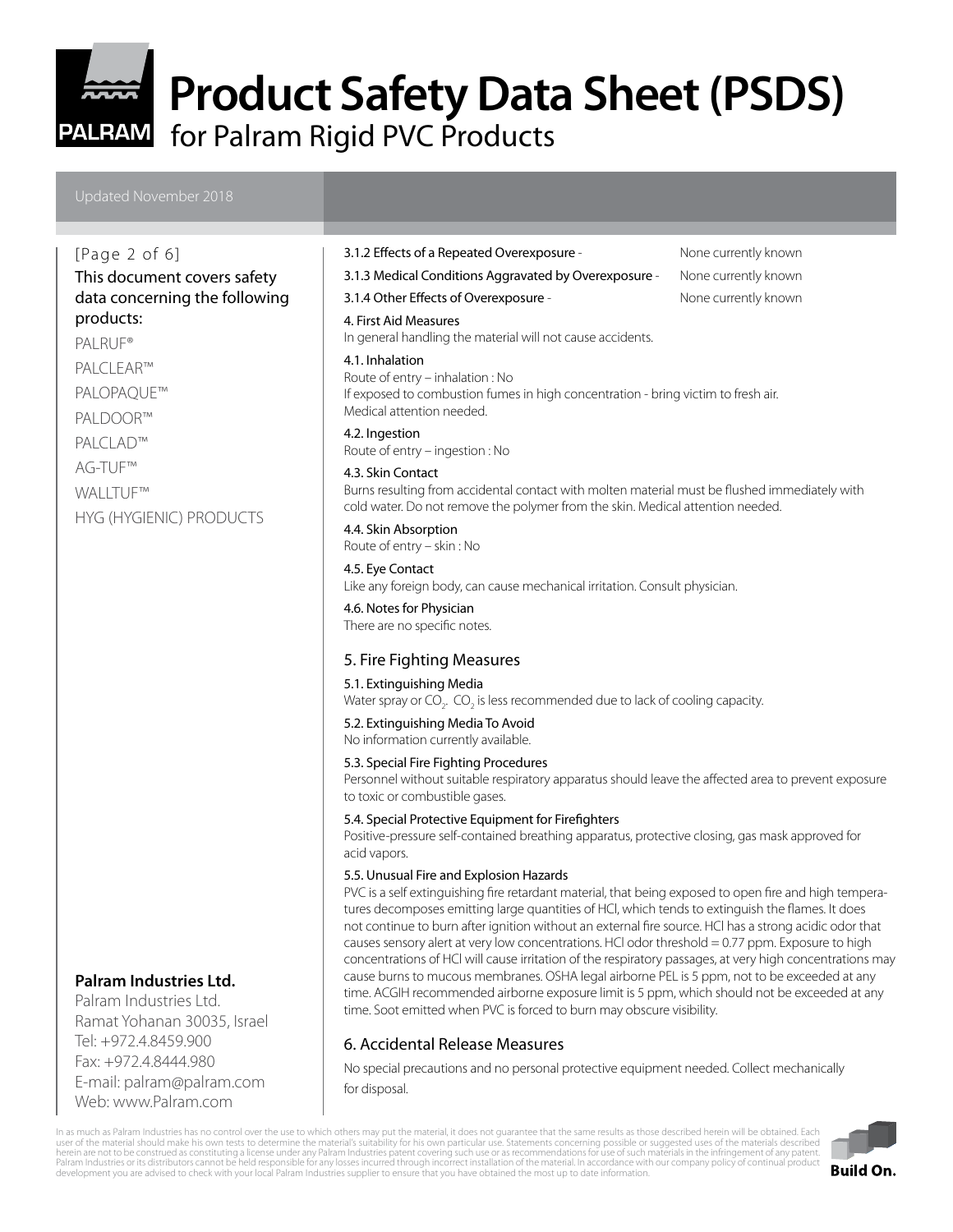for Palram Rigid PVC Products

#### This document covers safety data concerning the following products:

### PALRUF®

**PALRAM** 

PALCLEAR™ PALOPAQUE™ PALDOOR™ PALCLAD™ AG-TUF™

WALLTUF™ HYG (HYGIENIC) PRODUCTS

#### **Palram Industries Ltd.**

Palram Industries Ltd. Ramat Yohanan 30035, Israel Tel: +972.4.8459.900 Fax: +972.4.8444.980 E-mail: palram@palram.com Web: www.Palram.com

#### [Page 3 of 6] T. Handling and Storage

7.1. Handling

#### General handling precautions

Avoid mechanical contact with eyes.

#### Ventilation

General (mechanical) room ventilation is expected to be satisfactory where this product is stored and handled.

#### Other precautions

No explosion hazard. In the event of fire, cool and overlap product with water. Static electricity discharge sparks possible during handling. Avoid contact or vicinity of flammable materials. When opening truck or rail car for unloading, ventilate before entering.

#### 7.2. Storage

Store in a cool shady area. No special technical protective measures required.

#### 8. Exposure Controls / Personal Protection

#### 8.1. Exposure Limits

No occupational exposure limits established by OSHA, ACGIH, or NIOSH.

#### 8.2. Personal Protection

| Respiratory protection            | No special protection needed |
|-----------------------------------|------------------------------|
| Hand protection/protective gloves | No special protection needed |
| Eye protection                    | No special protection needed |
| Other protective equipment        | No special protection needed |

### 9. Physical Properties

| Appearance                           | : Flat or corrugated plastic sheets |
|--------------------------------------|-------------------------------------|
| Physical State                       | : Solid                             |
| Color                                | : Clear or colored                  |
| Odor                                 | : None                              |
| Density                              | $: 1.35 - 1.45$ gr/cm3              |
| Heat Deflection                      | : 62 - 65℃ (144°F -149°F)           |
| Boiling Point, 760 Hg : Not relevant |                                     |
| Viscosity                            | : Not relevant                      |
| Solubility in Water                  | : <0.1g/100mL at 23 $^{\circ}$ C    |
| pH Value                             | : Not relevant                      |
| Flash Point                          | : 391°C (735°F) ASTM D 1929         |
| Autoignition Temp.                   | : 454°C (849°F) ASTM D 1921         |
| Flammability Limit                   | : None                              |
| Explosion Limits                     | : None                              |
| Evaporation Rate                     | : Not relevant                      |
| Percent Volatiles                    | : Not relevant                      |

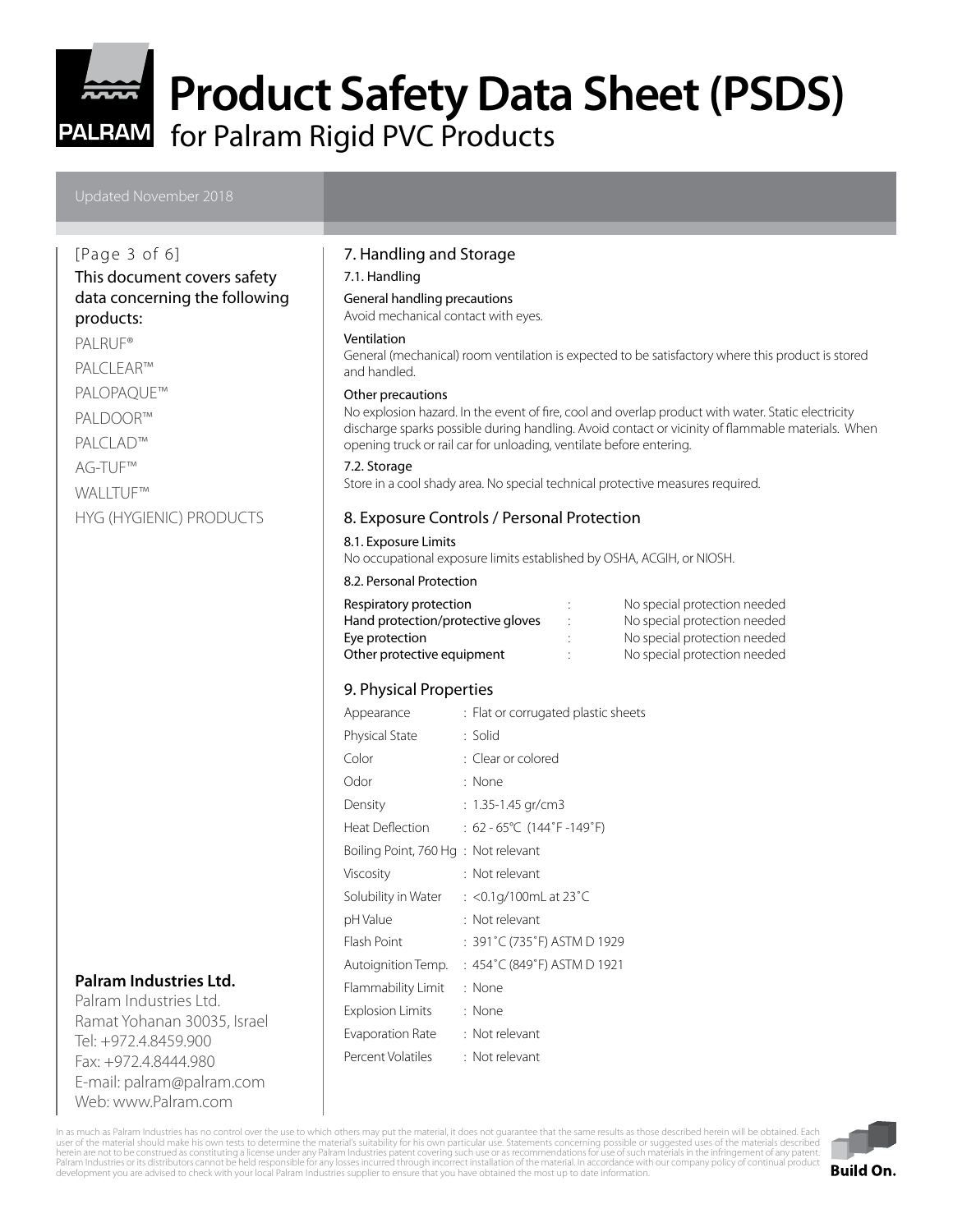for Palram Rigid PVC Products

#### [Page 4 of 6]

#### This document covers safety data concerning the following products:

PALRUF®

**PALRAM** 

- PALCLEAR™
- PALOPAQUE™
- PALDOOR™
- PALCLAD™
- AG-TUF™
- WALLTUF™ HYG (HYGIENIC) PRODUCTS

### **Palram Industries Ltd.**

Palram Industries Ltd. Ramat Yohanan 30035, Israel Tel: +972.4.8459.900 Fax: +972.4.8444.980 E-mail: palram@palram.com Web: www.Palram.com

#### 10. Stability and Reactivity

10.1. Stability

Stable.

#### Conditions to avoid

Excessive heat, or open flame. Temperature above 150˚C (302˚F) will decompose raw polymer resin and liberate HCl.

#### Incompatible materials

Oxidizing agents or strong mineral acids can cause reaction.

#### Thermal decomposition

Begins above 150˚C (302˚F) caused by fire, overheating during improper processing. Fumes damaging to health may be released.

#### Hazardous decomposition products

Burning can produce the following combustion products: Carbon monoxide (CO) - is highly toxic if inhaled; Carbon dioxide (CO<sub>2</sub>)  $-$  in sufficient concentrations can act as an asphyxiant; Hydrogen chloride (HCl) - in high concentrations cause irritation of the respiratory passages, at very high concentrations may cause burns to mucous membranes.

#### 10.2. Reactivity

Hazardous polymerization : Will not occur Hazardous reactions : None

### 11. Toxicological Information

PVC materials have a very low acute toxicity. In rats an acute LD<sub>50</sub> > 10 gr/kg of body weight. PNEUMOCONIOSIS has been described from inhalation of combustion products (effects of overexposure). Industrial hygiene studies have shown that under normal and expected conditions of use of PVC materials, exposures are well below applicable limits.

#### 11.1. Acute Toxicological Information

| Acute oral toxicity         |         | None                       |
|-----------------------------|---------|----------------------------|
| Acute percutaneous toxicity | $\cdot$ | None                       |
| Acute vapor exposure        |         | : None                     |
| Primary skin irritation     |         | : No irritation            |
| Eye irritation              |         | : No irritation            |
| Sensitization               |         | : No information available |
| Chronic effects             |         | : Unknown                  |
| Carcinogenicity-NTP         |         | : Not listed               |
| Carcinogenicity-IARC        |         | : Not listed               |
| Carcinogenicity-OSHA        |         | : Not listed               |
|                             |         |                            |

#### 11.2. Other Toxicological Information

No known toxicological effects with normal use. For heating see section 10.

#### 11.3. Additional Information

No additional toxicity information currently available.

#### 12. Ecological Information

#### 12.1. Persistence and Degradability

Detailed studies have not been conducted concerning the environmental fate of the product. According to present knowledge no unfavorable ecological effects are to be expected. Not generally hazardous to water. Insoluble in water, non-toxic solid.<br>Mobility

| Mobility                         | No information currently available     |
|----------------------------------|----------------------------------------|
| Persistence and biodegradability | Biodegradation period - tens of years. |
| Bioaccumulative potential        | No information currently available.    |

In as much as Palram Industries has no control over the use to which others may put the material, it does not guarantee that the same results as those described herein will be obtained. Each user of the material should make his own tests to determine the material's suitability for his own particular use. Statements concerning possible or suggested uses of the materials described<br>herein are not to be construed development you are advised to check with your local Palram Industries supplier to ensure that you have obtained the most up to date information.

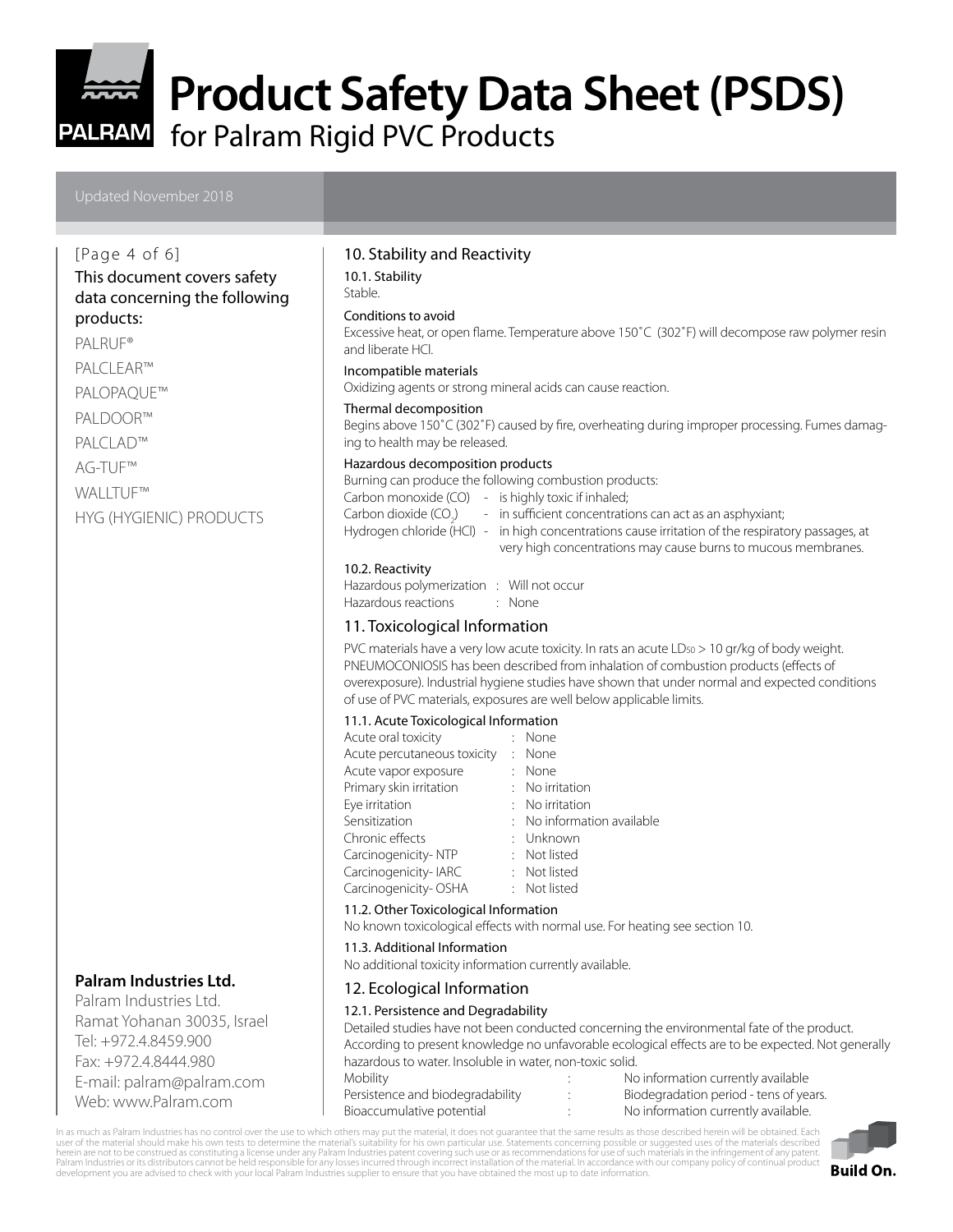for Palram Rigid PVC Products

#### [Page 5 of 6]

#### This document covers safety data concerning the following products:

#### PALRUF®

**PALRAM** 

PALCLEAR™

PALOPAQUE™

PALDOOR™

PALCLAD™

AG-TUF™

WALLTUF™

HYG (HYGIENIC) PRODUCTS

### **Palram Industries Ltd.**

Palram Industries Ltd. Ramat Yohanan 30035, Israel Tel: +972.4.8459.900 Fax: +972.4.8444.980 E-mail: palram@palram.com Web: www.Palram.com

#### 12.2. Environmental Risks

No hazard expectation to terrestrial or aquatic flora and fauna. Ecotoxicity : LD<sub>50</sub> (rats) > 10 gr/kg : LC50 (bacterial inhibition) - no data available Aquatic toxicity : LC50 (daphnia magna) - no data available : LC50 (fat head minnow - fish) - no data available

#### 12.3. Other Information

All available ecological data have been taken into account for the development of the hazard and precautionary information contained in this safety data.

#### 13. Disposal Considerations

The product is not considered hazardous under current EPA hazardous waste regulations. Recycling is the preferred method of disposal. Alternatively, the product may be disposed of in an approved landfill. High temperature incineration under controlled conditions due to formation of HCl. All wastes should be evaluated in conjunction with applicable solid and hazardous waste regulations, Toxicity Characteristic Leaching Procedures (TCLP), and disposed of as appropriate. This product does not contain any cadmium or other heavy metal pigments or stabilizers. It is the user's responsibility to dispose of all wastes in accordance with all national and local regulations at properly permitted or authorized facilities.

### 14. Transport Information

| DOT PSN Code                     | .777                                                                        |
|----------------------------------|-----------------------------------------------------------------------------|
| DOT Proper Shipping Name         | : Not regulated by this mode of transportation                              |
| <b>IMO PSN Code</b>              | . 777                                                                       |
| <b>IMO Proper Shipping Name</b>  | : Not regulated by this mode of transportation                              |
| <b>IATA PSN Code</b>             | : 777                                                                       |
| <b>IATA Proper Shipping Name</b> | : Not regulated by this mode of transportation                              |
| AFI PSN Code                     | : 777                                                                       |
| AFI Proper Shipping Name         | : Not regulated by this mode of transportation                              |
|                                  | Additional transportation data: Not currently regulated under Department of |
|                                  | Transportation regulations                                                  |
| Labolina                         | $\cdot$ No labeling is required in accordance with the EEC                  |

| Labeling                             | : No labeling is required in accordance with the EEC directives |  |
|--------------------------------------|-----------------------------------------------------------------|--|
| Placarding                           | No placarding is required in accordance with the EEC directives |  |
| Special transport requirements: None |                                                                 |  |
| $D_2$                                | . Avoid dark colored packaging to provent boat dictortion       |  |

Packaging **interpretent in Avoid dark-colored packaging to prevent heat distortion** 

The product is classified as a non-hazardous material in the meaning of transport regulations.

### 15. Regulatory Information

With regards to dust formed as a consequence of mechanical treatments, the appropriate regulations value limits for fine dust must be observed: MAC value (fine dust) – 5mg/m<sup>3</sup>. OSHA Hazard Communication Classification for dusts and combustion fumes: Irritant, Skin Hazard, and Lung Hazard. SARA Title III Classification for dusts and combustion fumes: Acute Health Hazard; Chronic Health Hazard. WHMIS Classification: Non-hazardous

### 16. Other Information

Recommended Uses And Restrictions

Please consult the relevant product and/or application information for this product.